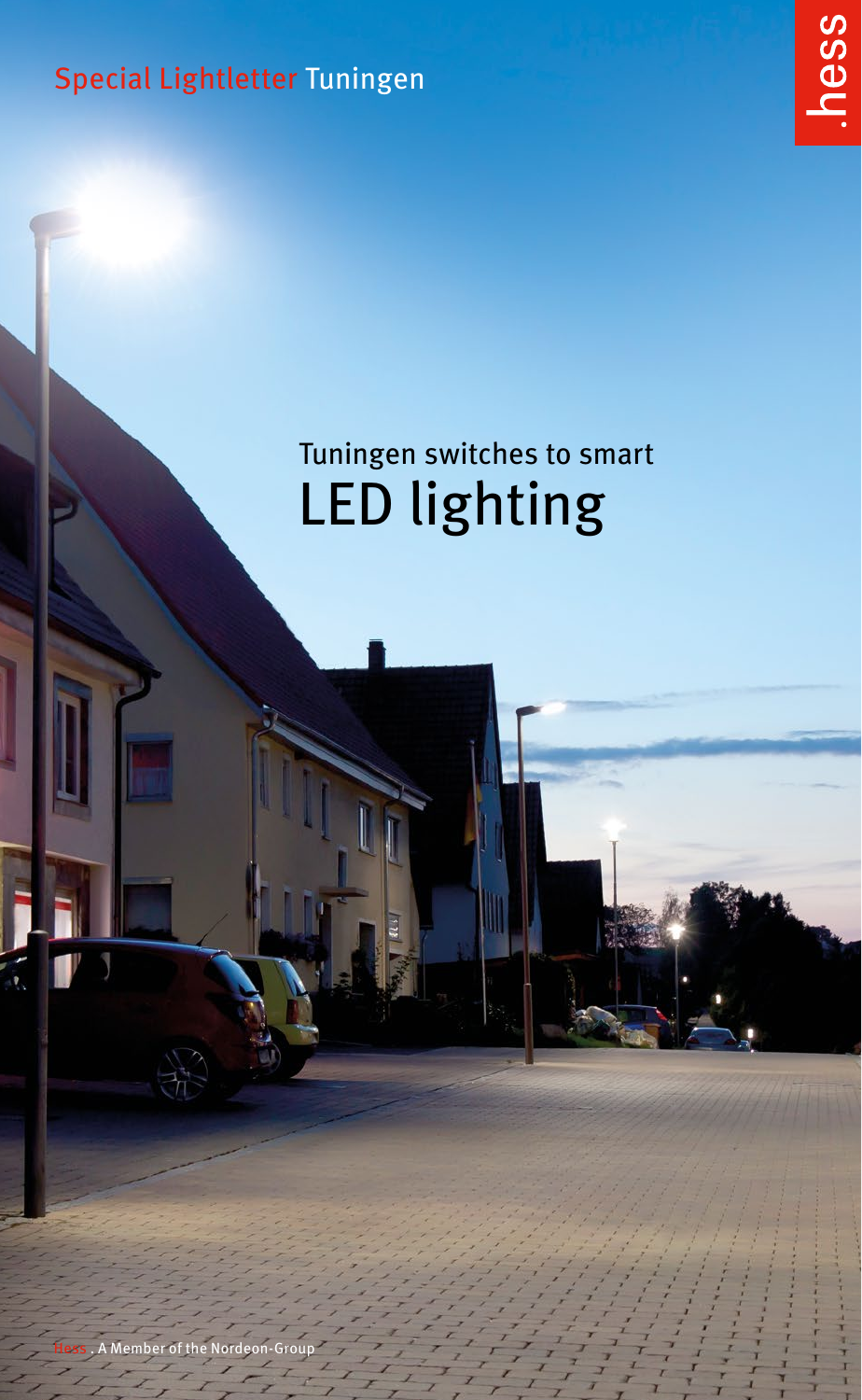

# 82 Percent Energy Savings

A sizeable contribution to conserve natural resources

Converting to LED technology and smart lighting management controls helped Tuningen achieve two significant goals: on the one hand, increased energy conservation and sustainability while, on the other hand, drastically improved quality in the lighting of public spaces. Compared to the previous lighting system, the new system cuts annual electricity use by around 141,000 kWh, which corresponds to a yearly savings of 82 percent – a very sizeable contribution to conserving our natural resources and streamlining the town's budget.

Hess has long enjoyed a reputation as a manufacturer of energy-efficient aesthetic outdoor lighting. Besides singular design, Hess quality stands for high-grade materials and components, precision-engineered optical systems and LED systems designed for specific lighting tasks. Hess combines these qualities with smart lighting management solutions to provide towns and cities with custom-fit complete lighting solutions that upgrade public lighting in terms of both efficiency and aesthetics.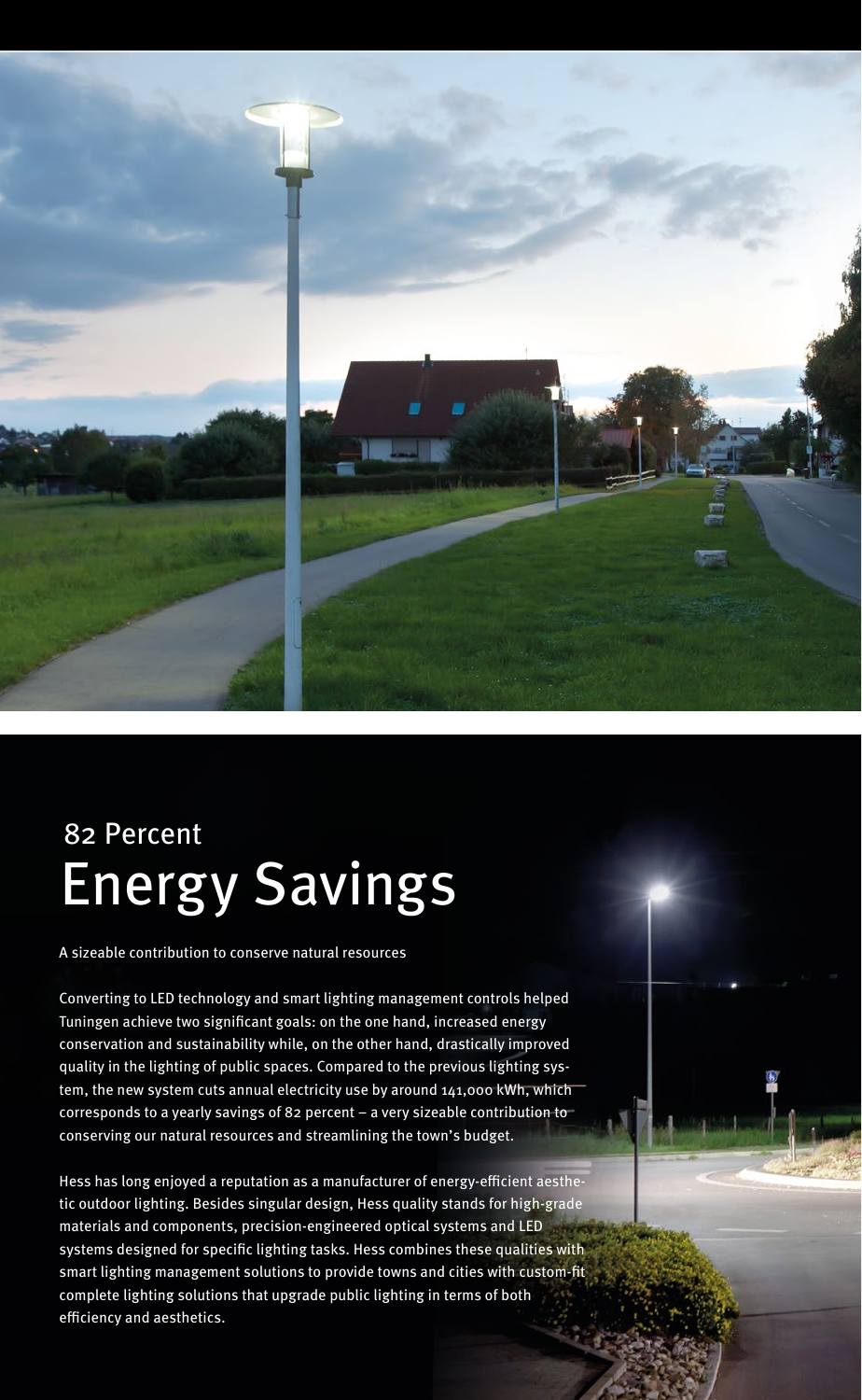# Tuningen switches to smart LED lighting by Hess

**Entire town lighting to smart remote-managed Hess LED lighting converted**

Cutting expenditures for energy and conserving our environment – key priorities of Germany's national, state and local governments – require cities and towns to drastically overhaul their operations in order to become more energy-efficient and sustainable. The Schwarzwald-Baar municipality of Tuningen is leading by example, having successfully converted outdoor lighting throughout the town to energy-efficient, smart LED technology. The town worked closely with the lighting specialist Hess on this model project.

The project involved about 500 lighting units, for which the town chose Hess' MADRID and NEW YORK luminaires. These products feature Hess' highly innovative integrated smart remote-management systems DIMPro and AstroDIM, which deliver state-of-theart efficiency and performance.

Tuningen invested more than a half a million to convert its lighting to LED technology. Of the town's total investment, Germany's Ministry for the Environment, Nature Conservation, Building and Nuclear Safety (BMU), provided Tuningen with a grant of 20 percent.

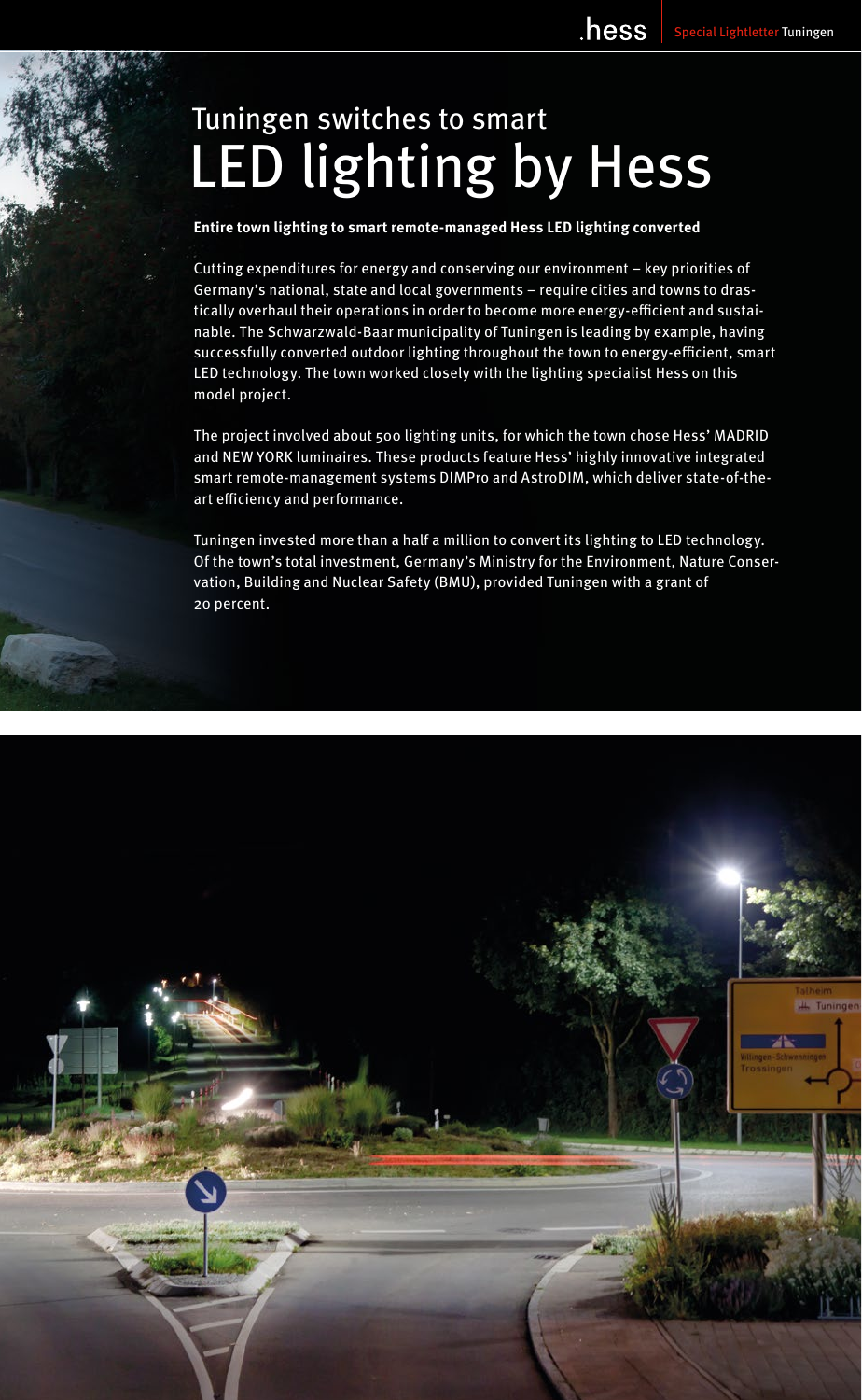## Smart Lighting Management with Dimmsystem DIMPro

#### **Light only when and where it's needed**

To allow Tuningen to manage its lighting based on the frequency and nature of the public's use of the illuminated areas, Hess fit the MADRID luminaires installed in the residential streets with LEVO LED modules, DIMPro dimmers and motion detectors. The system configures to automatically adjust luminous output to specific use scenarios and traffic levels.

Nights, at around 11 PM, the system diminishes light output to 10 percent of its level during busy hours and activates the motion detectors, which sense movement and infrared radiation. Upon detecting movement, the sensors prompt the system to boost the lighting level. Afterwards, the system automatically lowers light output to the previous level after a predetermined period of time has elapsed without detected movement, delivering significant savings on electricity usage.

Integral antennas permit communication between the individual luminaires via a WiFi network. Amongst many other advantages, this allows operators to programme the entire system to the required specifications from a single remote terminal using a software platform.

Please find further information about the smart lighting management system DIMPro on our website: http://www.hess.eu/en/Produkte/Dimmsystem\_Professional/



Dimmsystem DIMPro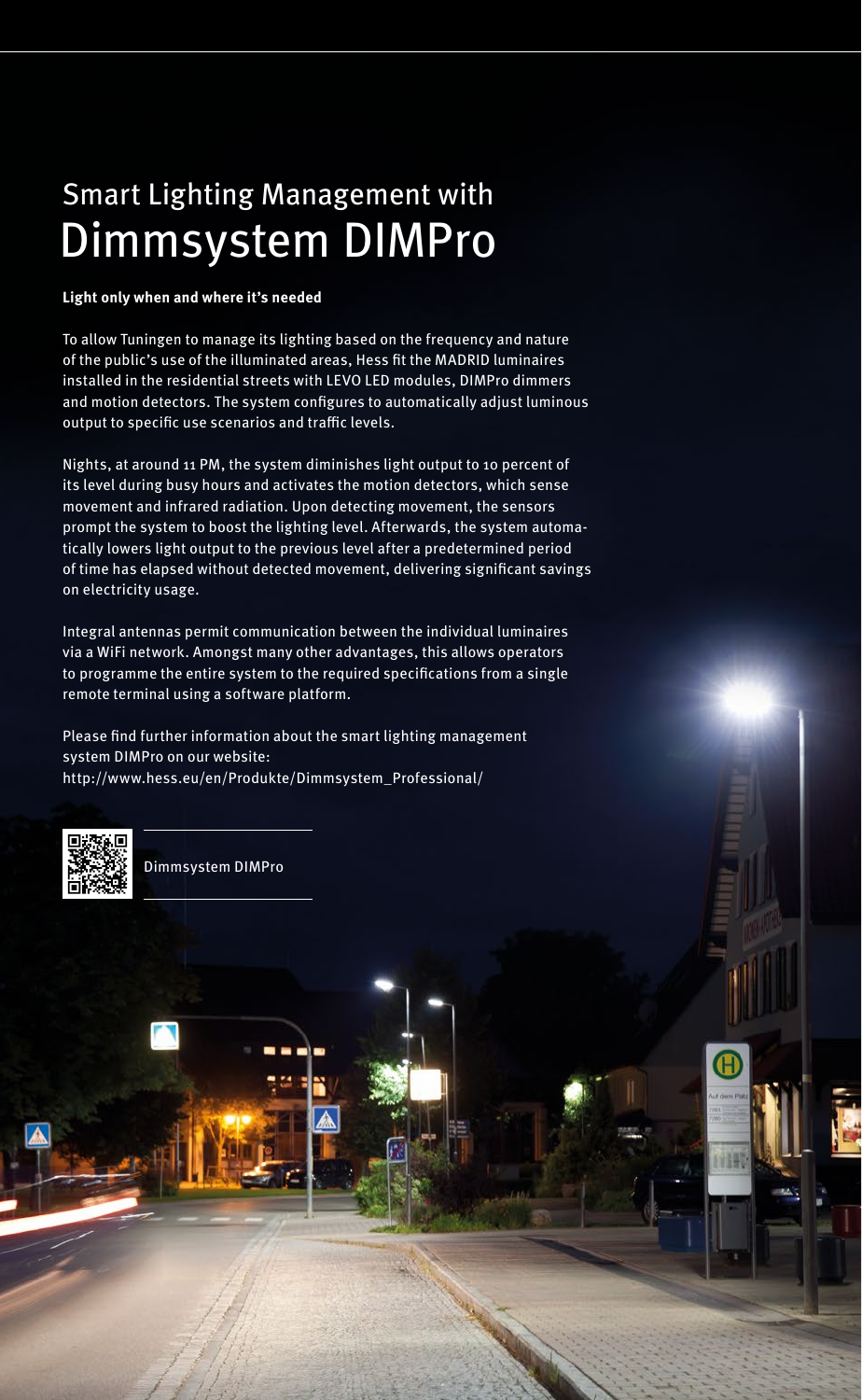

# AstroDIM Pre-set to Customer Lighting Management Requirements

Along the heavily frequented streets, the town installed NEW YORK 700 and 1000 luminaires, each fit with AstroDim dimmer. AstroDim is a standalone system, which means it doesn't require an external control infrastructure. Its settings are factory-set and operate on an integral timer. Here is a description of how the system functions: Between 9 and 11 PM, Tuningen's NEW YORK luminaires automatically cut their light output to 70 percent. From 11 PM to 3 AM, the lighting level automatically falls to 30 percent. At 3 PM, luminous output increases to 70 percent and at 4 AM the level returns to 100 percent.

AstroDim's two-stage dimming serves Tuningen's street lighting needs extremely well while providing the town with very significant energy savings.

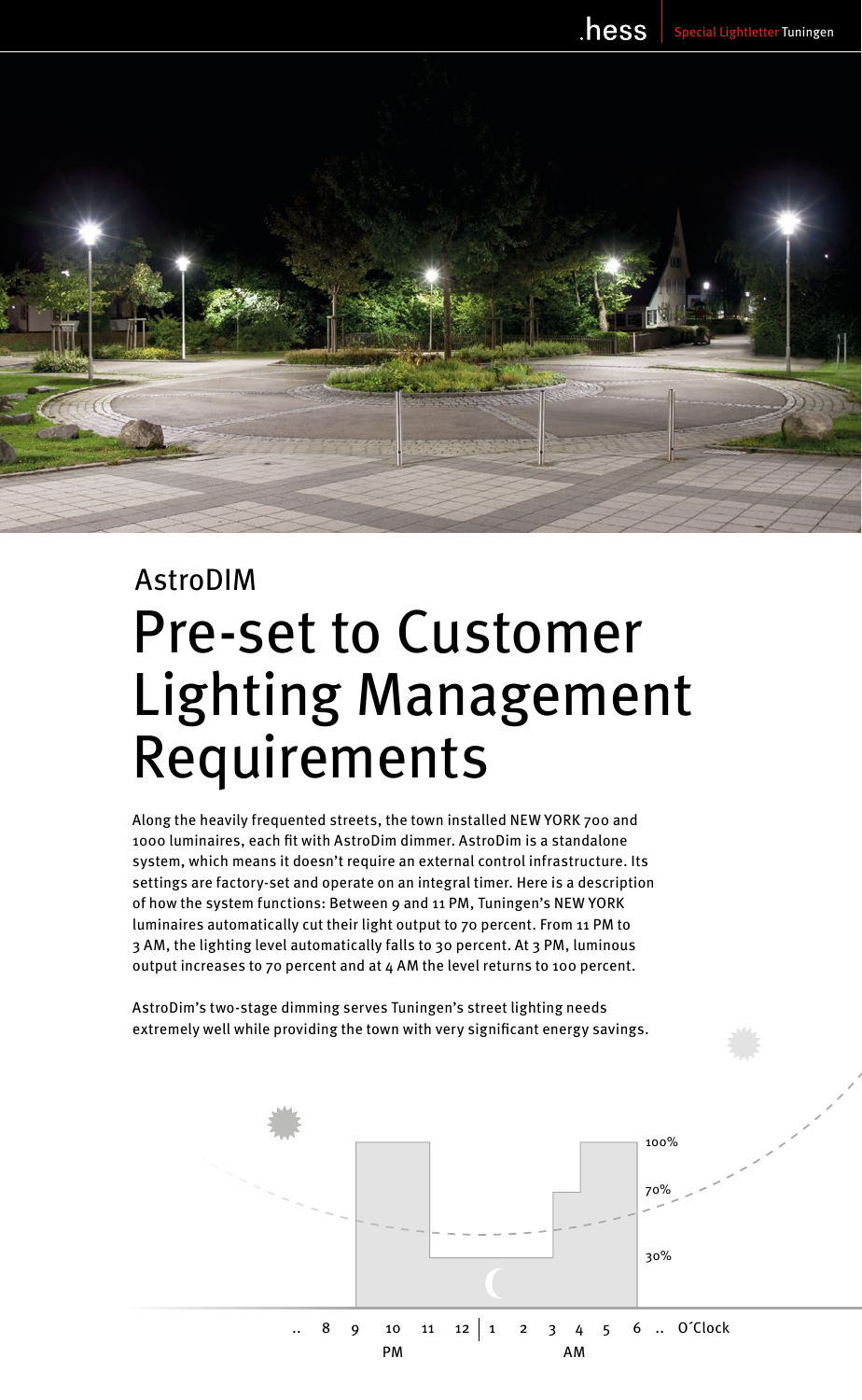## The luminaires – the technology

### MADRID

MADRID, Hess' classic pole top mounted luminaire, features tastefully reserved design that makes it ideal for the comprehensive and integrated lighting design of public spaces, where it superbly serves residential neighbourhoods, illuminating and embellishing their side streets, gathering areas, public transportation stops and more. The luminaire's quality construction includes a housing, cast from special-purpose high-grade aluminium, and a canopy with a reflective underside.



MADRID www.hess.eu/1070

#### **Technology LED module LEVO:**

The MADRID luminaires in Tuningen are fitted with the multifunctional LED module LEVO. The LEDs are on a replaceable PCB. A large-area optical component configured with a complex array of prisms concentrates the light and facilitates the rapid, uniform dissipation of heat produced by the LEDs, prolonging the LEDs' lifetime.



LEVO-Modul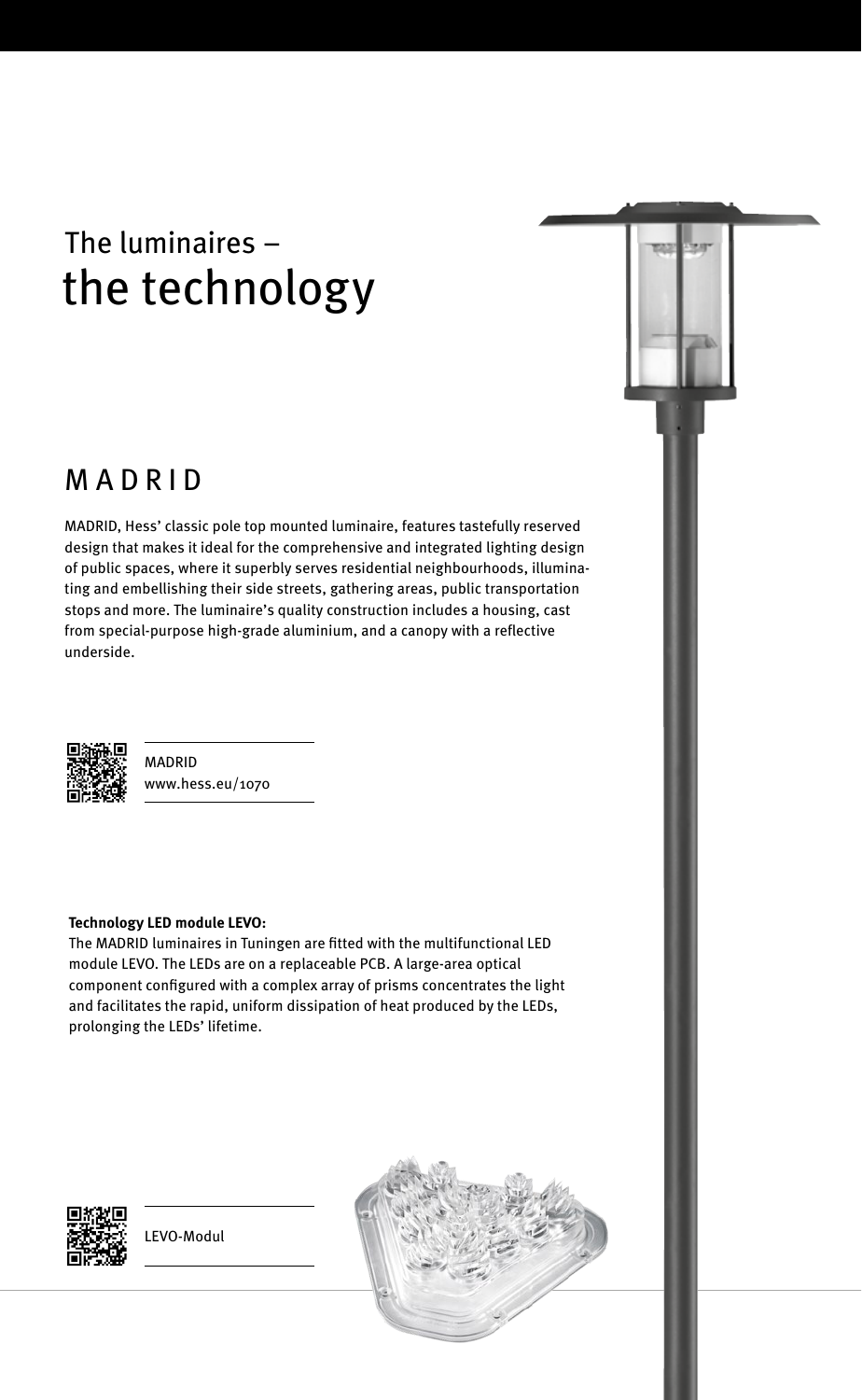Access of

### NEW YORK

Hess' NEW YORK pole top mounted luminaire offers dynamic, ultra-modern aesthetics. Designed to illuminate arterial roads and main thoroughfares, this exciting product has a wedge-like appearance that tapers off from the pole. NEW YORK has a cast aluminium housing and accommodates either single or twin RAP LED modules from Osram, depending on the specific lighting needs. Cooling fins on the top of the housing deliver optimum thermal management. The product is available in different variants, including pole top or single and twin pole bracket amongst others.



NEW YORK www.hess.eu/1520

#### **Technology RAP LED module:**

The RAP LED module is a complete system, whose individual members perfectly interact with each other, in particular, the optical components, including the LEDs, reflector, optical control and the module's undulated formed enclosure. The precision-designed and -configured facetted reflectors economically and homogeneously distribute the light emitted from the high-power LEDs to the targeted, walkways, streets and open spaces. Their precise optical control protects motor vehicle drivers, pedestrians and individuals in adjacent buildings from disturbing glare. For the specific application's exact requirements different optical systems are available.



RAP-Modul